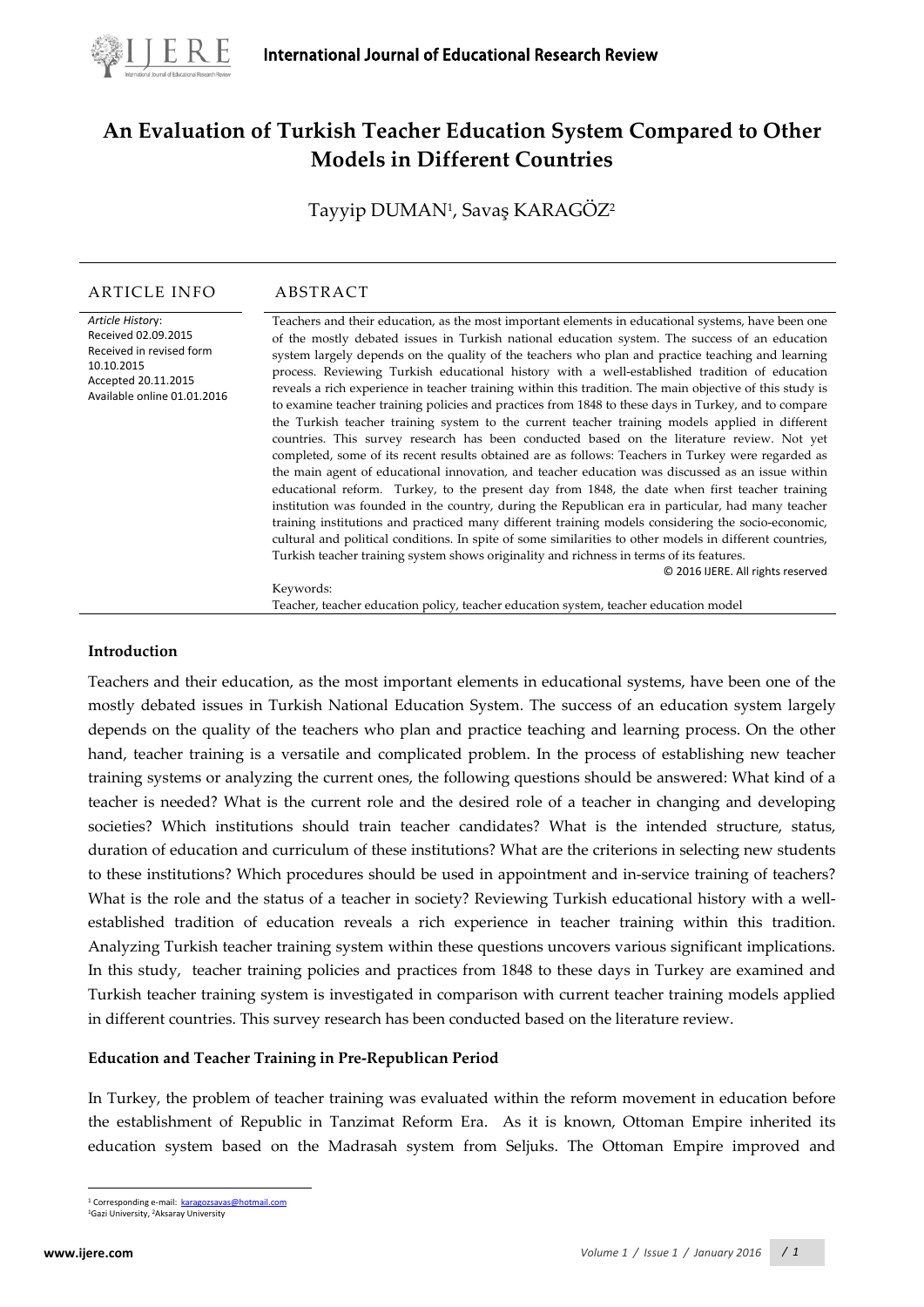enhanced this system in foundation and rise periods. These institutions had served for Ottoman society for a long time. However; new institutions were needed as they didn't adapt themselves to the current conditions. Therefore; new institutions were established primarily in military field than in civilian field within the westernization and modernization movements started after the first quarter of 18th century.( Koçer, 1987,s1) These institutions were different from traditional Ottoman institutions and they were established by imitating the western ones. The aim of military institutions was to train soldiers for the Ottoman Empire Army in order to prevent the army from regression. On the other hand; civilian institutions aimed at training officials for the reorganized state organization and supplying students for military academy. These new institutions that were different from Traditional Ottoman Education Institutions were in need of new teachers. It was impossible for this reform movement to be successful with Madrasah graduate teachers( muallim) and professors (müderris). Therefore; in modern sense, the first Teacher Training Institution, Darülmuallimin, was established thanks to statesmen and educators in order to train teachers for junior high schools (Rüştiyeler) in Istanbul on the 16h of March ,1948. ( Unat, 1964, s.30). This institution followed in 1868 by Darülmuallimin-i Sıbyan( Normal Schools for Primary School Teachers) that was established in Istanbul in order to train teachers for primary schools (Sıbyan Mektepleri). After this development, Darülmuallimin ( Teacher Training School for Boys) was called Darülmuallimin-i Rüşdi. Although Tanzimat era Ottoman intellectuals started to establish modern institutions apart from the Madrasah system, most of them could be established thanks to the special effort of some statesmen. As these reform movements were sticked to a plan, they couldn't be a government policy. Aiming to fill this gap, Maarif-i Umumiye Nizamnamesi (General Regulations for National Education) was published in 1869. This regulation regarded education as state's responsibility and aimed at establishing a new education system from primary school to university. In addition, taking the teacher demand in consideration, it followed an appropriate path in training new teachers for the future education system. As it is mentioned above, two Teacher Training Institutions called Darülmuallimin-i Rüşdi(Secondary School Teacher Training Institution) and Darülmuallin-i Sıbyan ( Primary School Teacher Training Institution) were established in 1869 before the publication of Regulations. On the other hand, two more Teacher Training Institutions, Büyük Darülmuallimin(Teacher Training School for Boys) and Darülmuallimat ( Teacher Training School for Girls), were established with the publication of Regulations.( Koçer, 1975, s.7). The aim of Büyük Darülmuallimin was to train teachers for its branches respectively rüşdiye, idadiye and sultaniye. On the other hand; the aim of Darulmuallimat and Kız Rüştiyeleri( Secondary Schools for Girls) was to train female teachers for Sıbyan Schools. In spite of all of these reformative attempts of regulations aforementioned decisions on training teachers couldn't be implemented completely and timely like some others. Darülmuallimat,Teacher Training School for Girls, was the first teacher training institution established after the publication of Regulations. This institution was established in Istanbul in 1870 with the aim of supplying female teachers for Kız Rüştiyeleri and Sıbyan Schools that were started to be established from 1859 and had been increasing in number day by day. Foundation of Büyük Darülmuallimin that was planned in Regulations could be achieved after 8 years in 1877. However; only one of its branches, idadiye, was established and it was taken under the control of the same supervisor with Darülmuallimin-i Rüşdi. It couldn't survive so long and closed in 1880. However; the most efficient and constant attempt on this institution was made at the beginning of 1890 . As a result, it was re-opened as Darülmuallimin-i Aliye in 1891. Therefore; as it was planned in Regulations in 1869, foundation of teacher training institutions was completed and various teacher training institutions were founded for every educational stages. ( Duman,1999,ss.306-315). However, unfortunately these institutions were started to be established outside Istanbul and they couldn't be aware of the madrasah effect. As a result of closing or frequent changes in curriculum, they couldn't function systematically and consistently. In spite of these disappointments, in the second half of 19th century, critical attempts were made in teacher training within the reform movement in education and curriculum of teacher training institutions was enriched with some courses such as teaching methods and professional teaching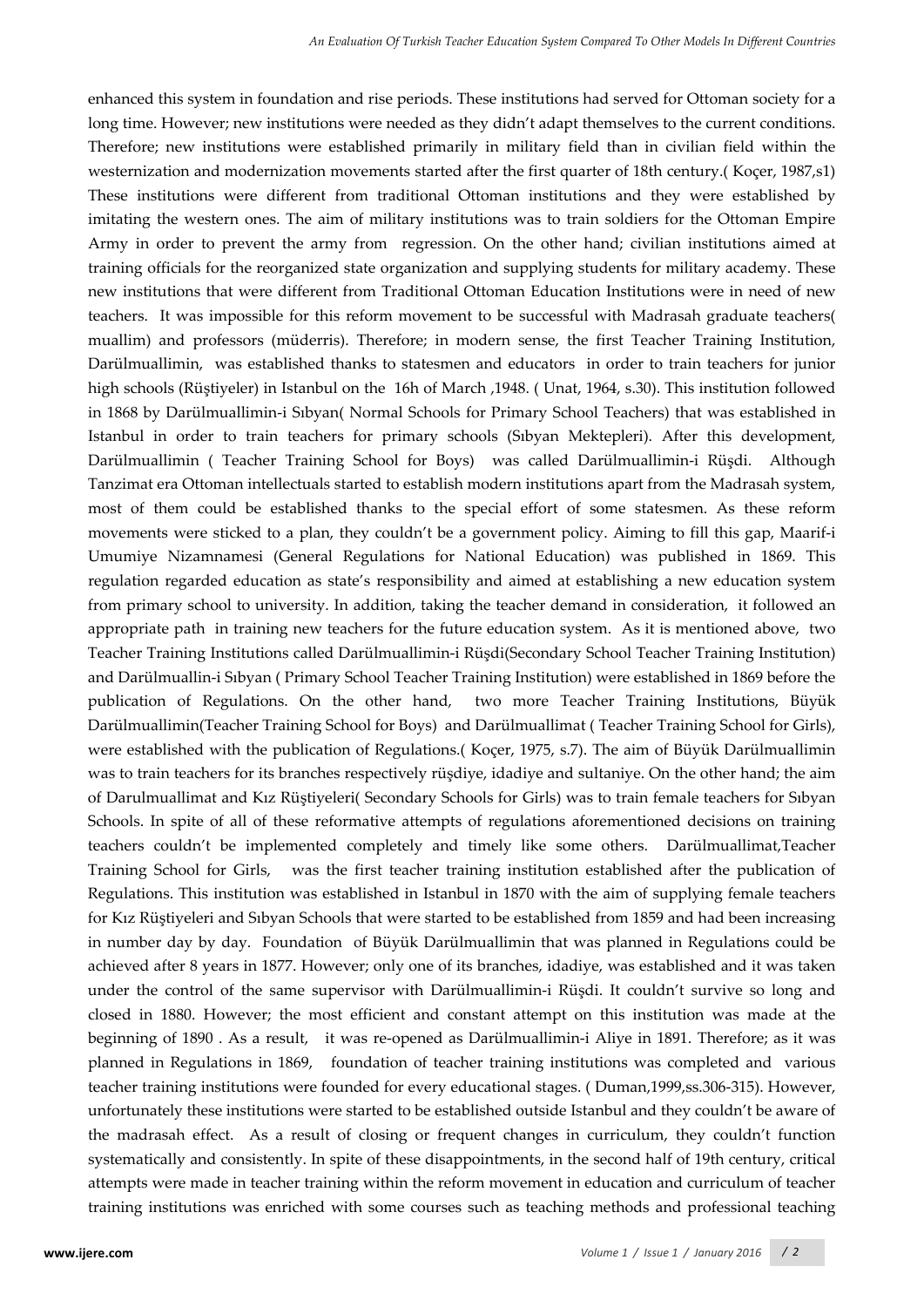knowledge. ( Duman ve Dilaver, 1996, ss. 651-662) In Pre-Republican period, new ideas on education and teacher training were made , discussed and even some of them were implemented in Second Constitutional Period.In this period continued 10 years from 1908, critical attempts were made in every stage and field of education from pre-school to university including teacher training. Significant progresses were made in quantity and at a lesser extent in quality. Implications and suggested ideas on teacher training of this period can be summarized as follows: critical attempts were made in order to protect teacher training institutions from the madrasah effect and raise the quality of education. Duration of teacher training institutions was extended to three years from two years. On the other hand; courses such as painting and handicraft were added to the curriculum of these institutions and it was re-arranged by this way. Aiming to give teacher candidates the opportunity to practice, a practice school was founded within the teacher training institution. In order to handle with the quantity problem of primary school teachers, a new requirement called Certificate of Teaching ( Ehliyetnameli Öğretmenlik) was introduced. With the foundation of Darülmuallimin (1913) and Darülmuallimat (1915), the structure of teacher training institutions was reorganized and new branches were established. During this process, some of the preplanned branches were founded in order to train primary school inspectors and teachers for preschool, physical education, vocational education, teacher training schools for girls's and boys' founded in centers ( vilayet and sancak) but eventually none of them could survive. ( Duman, 1991, s.17) Master Teacher School , one of the aforementioned departments, was established within Teacher Training School for Girls as it was proposed in Regulations. However; It closed after four years of functioning. In order to train teachers and primary school inspectors for the teacher training institutions outside Istanbul, 2 year Kısmi İhzari branches were established within Darülmuallimin-i Aliye and Darülmuallimat-ı Aliye. However; they closed as a result of war soon after. Establishment of training departments for physical education teachers and vocational teachers was proposed in Regulations. However; the plan couldn't be implemented. In the Constitituonal Period, various Teacher Training Institutions for Girls were established other than Rüştiye and these institutions increased the demand of female teachers. In order to train the needed teachers, (İnas Darülfünunu) Women's University was established within Teacher Training Schools for Girls Although some of these implications couldn't be achieved, on the subjects of education, teaching profession and training teachers, critical ideas that would pave the way for the works of Republican period were made in this period. Some of them are as follows: Education plays an important role for the future of Turkey and Teachers are pioneers of education. Teaching profession means primarily being an educator. Being an educator is a skill and an art. This art needs specific methods and rules. Teachers are need to be aware of them. In order to achieve this goal, curriculum of teacher training institutions should include these methods and rules. Sole purpose of teacher training institutions should be training teachers and they should serve for this purpose. Separate teacher training system should be implemented for villages. The dignity of teaching profession should be raised in order to supply high quality teachers. ( Akyüz, 2012, s. 394)

#### **Education and Teacher Training in Republican Period**

The pioneers who established Turkish Republic and reorganized social, cultural, political and economic structures of Turkish society established a national, contemporary, secular and democratic education system. Besides; they didn't neglect training teachers who would raise next generations that would raise and glorify the nation. Training teachers took an importance place within the reform movements in education. On this subject, the attempts were made in line with national education policy and country conditions. In the first years of Republic, especially in the Atatürk period, legal foundations of Turkish National Education System and teaching profession were laid. On the other hand, existing teacher training instutitions were reformed and new ones were established in line with the demand. The implications and developments in teacher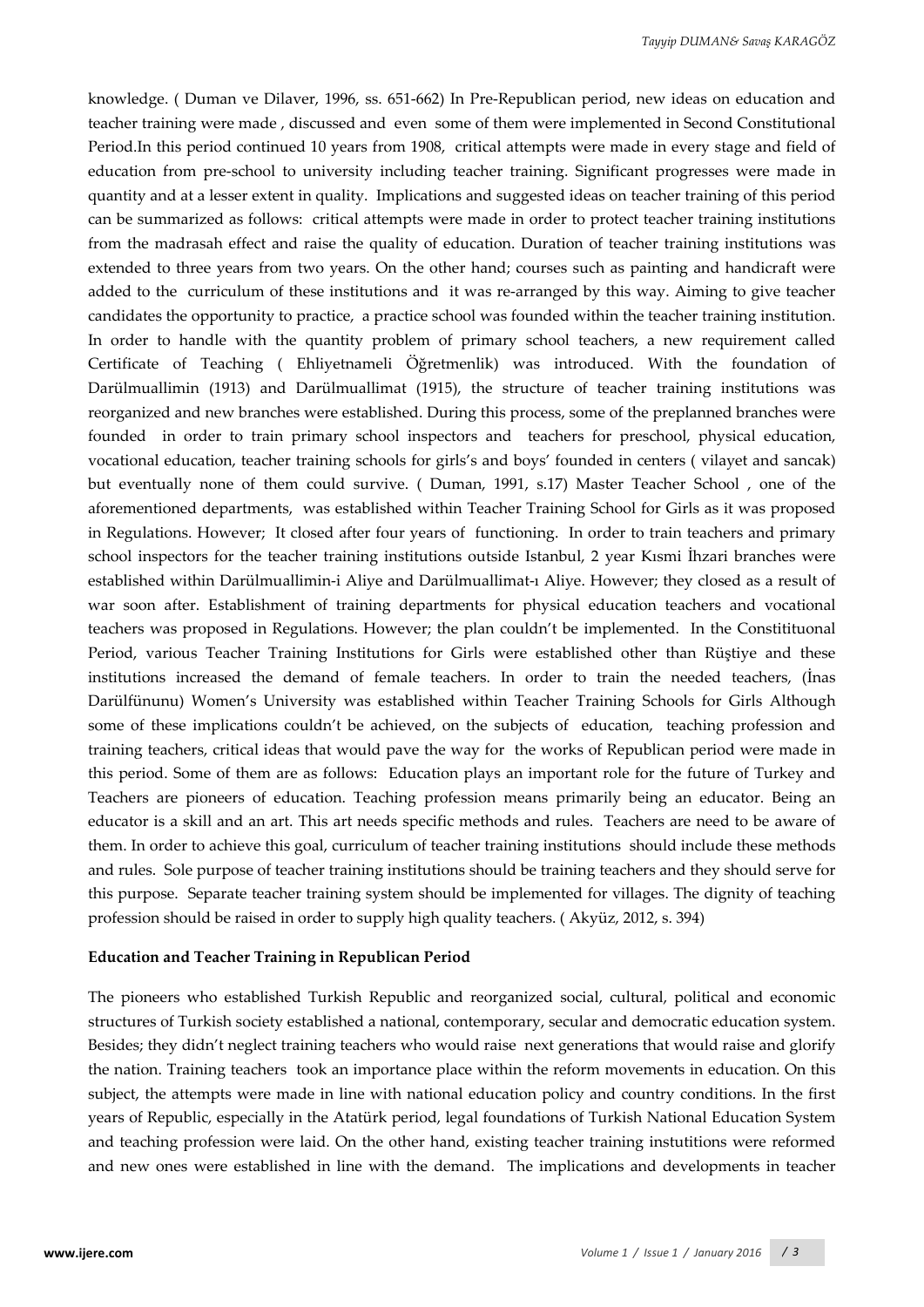training of Republican Period can be divided according to educational stages into two parts as pre-1982 post-1982. This can be summarized as follows:

#### **Primary School Teacher Training (1923-1982)**

As it is known, 80% of Turkish society who was tired and sick of wars but thanks to their determination and belief still gained victory under the leadership of Atatürk had been living in villages. There weren't any schools and teachers in almost all of the villages. This situation led Republican governments to give priority to primary education and to regard primary education as a problem of village education. Furthermore, in order to reorganize the structure of Republican period education system , Law No.789, Maarif Teşkilatı Kanunu [Law on the Education System] was enacted in 1926. This legislation divided primary education into two parts as city and village institutions and teacher training institutions as First Teacher Training Institutions and Village Teacher Training Institutions. Making primary education widespread and developing villages were the primary goals of education. Therefore; training primary school teachers was the focus of teacher training. With this aim; several attempts were made in order to reform and develop the first teacher training institutions. In addition; separate teacher training models were tried to be developed for the villages that were totally different from cities in terms of life conditions. At the beginning of 1923- 1924 academic year, there were twenty Teacher Training Institutions for Girls and Boys. Most of these institutions were in need of teaching staff, student and building. Because of country conditions, teacher training institutions couldn't develop under the control of provincial private institutions. Therefore; they were taken under the control of board education and government budget as well. However; these precautions were not enough for developing teacher training institutions. The way of increasing quality of these institutions is to decrease them in number and bring them together in certain places. The plan was to establish Darülmuallimin Mıntıkaları( Districts of Teacher Training Institutions). In order to achieve these goals, Anatolia was divided into fifteen centers of teacher training institutions and the plan was put into practice as soon as possible. According to the decisions of Heyeti İlmiye ( The Council of Science and Education) conducted in the first years of Republic, duration of teacher training institutions was extended to five years from four years. Critical changes were made in curriculum in order to improve professional teaching knowledge ( Öztürk,1996,s.26) At the beginning of 1932-1933 academic year, duration of first teacher training institutions was extended to six years and they were divided into two stages as 3+3. The first stage of these institutions(equivalent to secondary school) were not open to enrollment for a time and they turned into vocational high schools. However; in the following years, these institutions were opened to enrollment for primary school graduates. In 1970-1971 academic year, duration of teacher training institutions was extended to four years. In addition, they increased in number and finally they reached 89 . ( Duman, 2012, s. 368) In the first years of Republic, reformative movements were made for the existing teacher training institutions. Moreover, separate teacher training system ,dated back to the Constitutional Period, became on the agenda for village that was totally different from city in terms of life conditions. At the time of Mustafa Necati, Minister of Education( Maarif Vekili), who focused on village education, two 3 year Village Teacher Institutions ( Köy Muallim Mektebi) were established in Kayseri Zincidere and Denizli in 1926-1927 academic year. However; these institutions couldn't survive for a long time. They closed respectively in 1932 and in 1933. ( Karagöz,2005,s.10) Although these implications didn't cover the expectations, the plan of establishing a separate teacher training system for villages wasn't cancelled. This plan became on the agenda a few years later. In order to achieve this goal, Educator Courses were established for training teachers who were acquainted with village, villages and their needs. These 6-8 month courses including culture and agriculture lessons were arranged by Board of Education (Maarif Vekaleti ) and Ziraat Vekaleti( Board of Agriculture). Students were selected to these courses among village's young people who were literate, had maths knowledge and had served as a soldier. At the beginning, these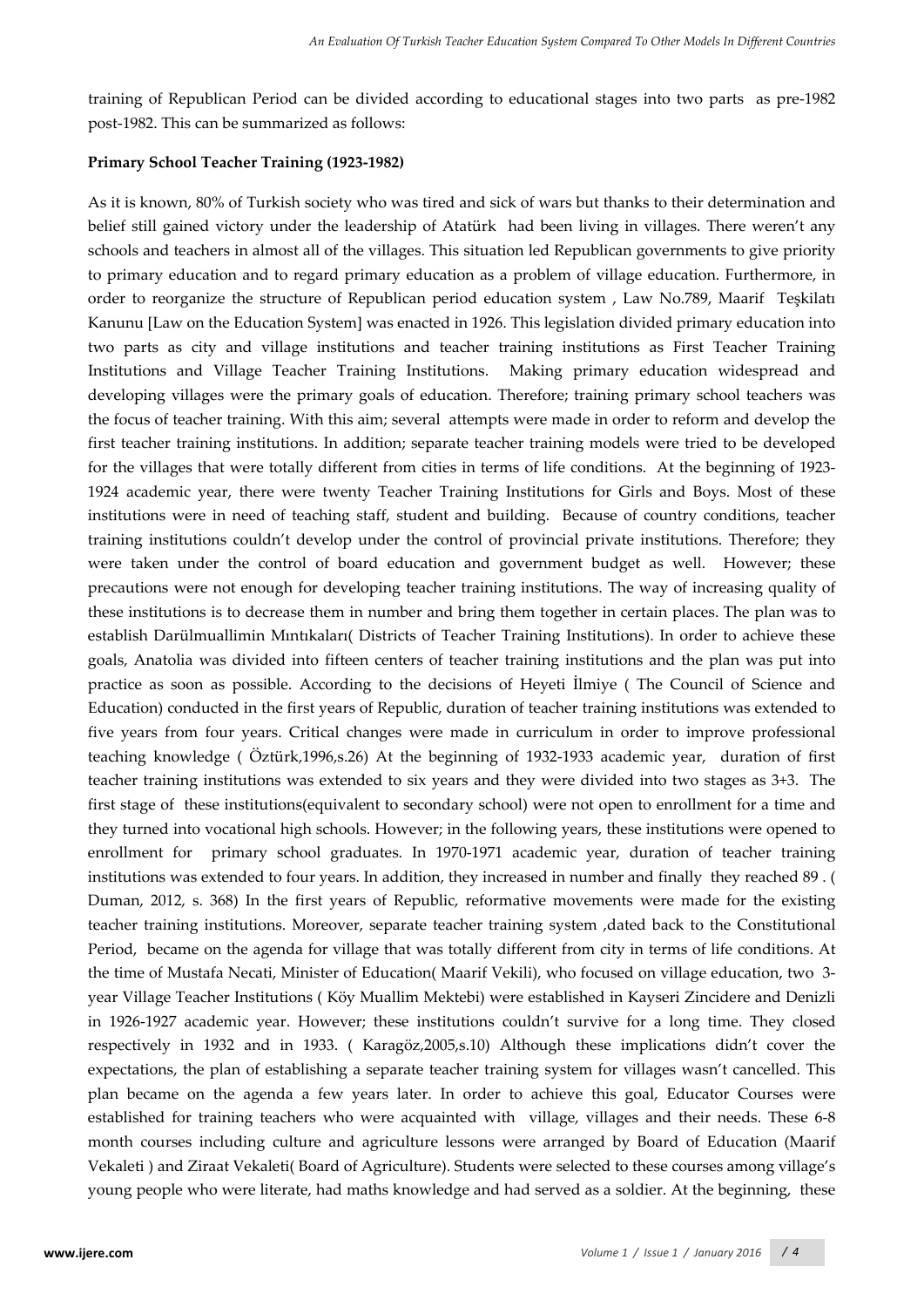courses had been established for trial purposes. However; after they resulted in success, Village Educator's Law ( Köy Eğitmenleri Kanunu) was enacted in 1937 in order to reorganize the courses and put them a legal basis. In 1937-1938 academic year. two Village Teacher Institutions were established respectively in Izmir, Kızılçullu and Mahmudiye, Çifteler. After the legislation of Village Institute Law in 1940, the problem of teacher training for villages came to an end with a substantial solution. In these leading Institutions of Turkish Education System, primary school graduate children of villagers were selected by examination and selected students attended to hands on training in these institutions. Furthermore, these institutions train teachers who would be a guide to villagers on agricultural, technical and health issues. Number of these institutions reached 21 in the course of time. On account of the fact that village and city difference was over, these institutions were assembled with Traditional First Teacher Training Institutions with the Law no 6234 in 1954.( Koçer, 1967,s.7) .The year of 1973 had critical importance both for Turkish National Education System and for Teacher training. Turkish National Education System was reorganized as a whole in terms of its purposes, principles, structure, foundation and functions with the National Education Basic Law ( Milli Eğitim Temel Kanunu) no 1739. On the other hand, duration of compulsory education, called "basic education", was extended to 8 years by dividing into two stages as 5+3. With the "National Education Basic Law" (article 1739), it was determined that all teachers must earn higher education degrees. As a result, duration of pre-service teaching for preschool teachers and primary school teachers was extended to high school level from secondary school level. In 1974-1975 academic year, First Teacher Training Institutions were renamed as "Teacher High School" and some of the First Teacher Training Institutions were turned into two year Education Institutes in order to train teachers for the first stage of basic education. These institutions were devolved on universities after they re-named as" Education Higher School" with the delegated legislation no 41 in 1982( Duman,1998,ss.36-43)

#### **Secondary School Teacher Training ( 1923-1982)**

Turnining back to the beginning of Republican Period, the attempts and the progresses on secondary school teacher training within the reform movements in education can be summarized as follows: Republican governments gave due importance to secondary education but not as much as primary education. In this period, they reformed secondary schools, high schools and vocational technical school that were barely 158 in total. In addition they made various attempts to construct and generalize these institutions. Like primary education institutions, secondary education institutions were in need of building, equipment and money, too but the most important problem was demand for teachers. In the first stage continued from the establishment of Republic to Atatürk's death, various teacher training institutions that have had an important role in teacher training were established.. Although some of them closed , many of them have been surviving until today. Attempts on general and vocational secondary schools of this period can be summarized as follows:

#### **General Secondary School Teacher Training**

In this period, there were two significant institutions training high school and secondary school teachers. One of them was "Higher Teacher Schools"( Yüksek Öğretmen Okulları) and the other one was " Education Institutes". Like "Village Institutes" , these institutions also played an important role in the Turkish history of teacher training. Nowadays, these two institutions are mentioned in every meeting arranged for developing today's teacher training system. Especially "Higher Teacher Schools" are evaluated elaborately. These institutions that had served until mid-1970 and supplied eminent teachers for Turkish National Education System will be analyzed in detail as follows. As it can be remembered, "Higher Teacher School", Darülmuallimin-i Aliyye, was established as a 2 year institution in 1891 in order to train teachers for high schools (idadi) and higher institutions. In the following years, duration of this institution was extended to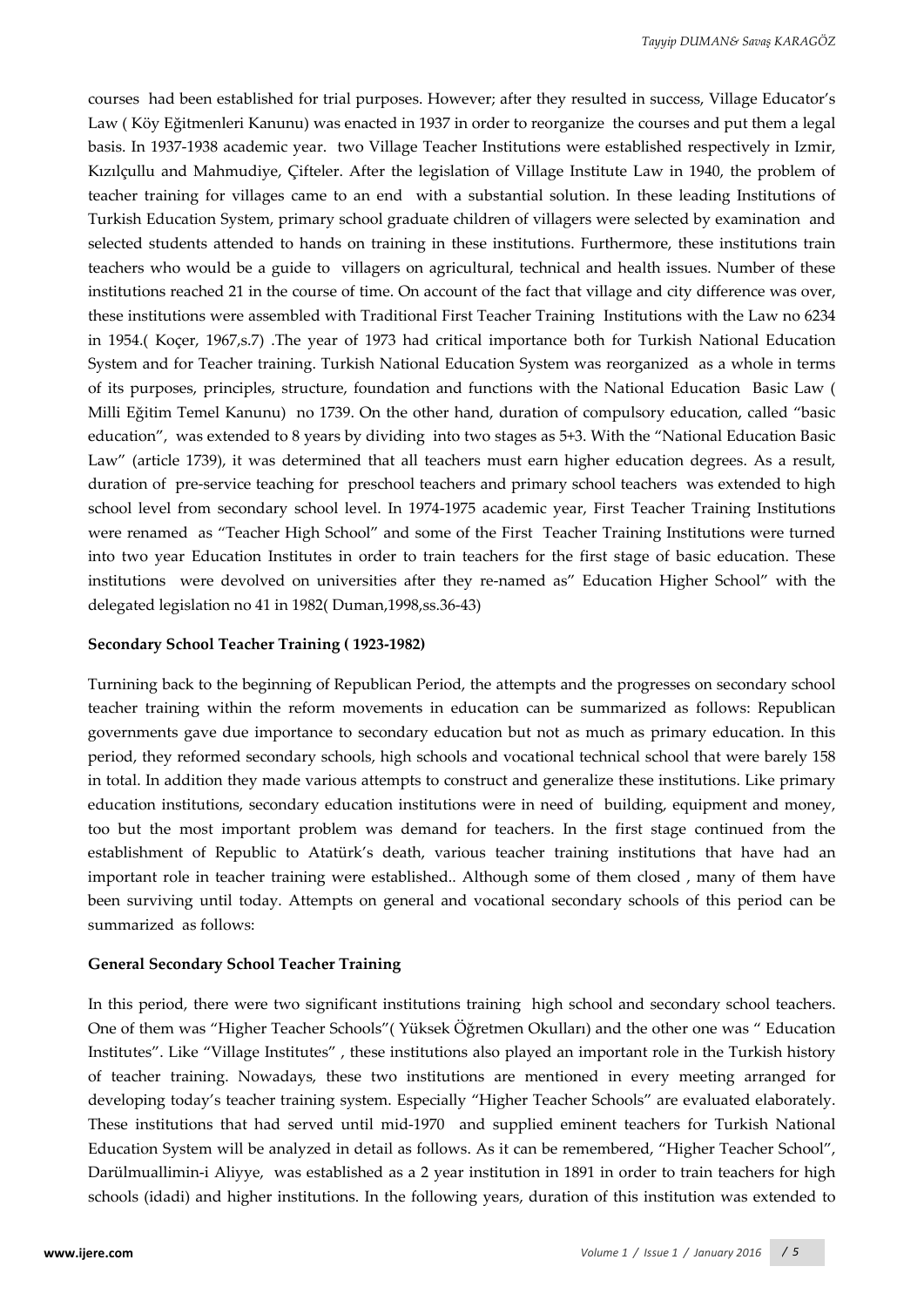three years and they maintained their teaching activities alone or with Darülfunun (University) until the first years of Republic. When the Republican regime took over Darülmuallin-i Aliye, the students were studying in Darülfünun and they weren't taking pedagogical formation courses. The institution was torn betweeen Board of Education and Darülfunun. It was undistinguished from a hostel. Therefore; a critical decision was made in the first and second Committee of Science Meetings( Heyeti İlmiye Toplantıları) in order to reform these institutions. With the regulations of 1924, Board of Education reorganized the institution and renamed it as "Higher Teacher School" . Education period of which became four years. In addition, it provided free boarding education. The senior class stood for practice and traineeship. The students took major area courses from the related faculties. On the other hand, they took vocational lessons at "Higher Teacher School". In order to get a diploma from Higher Teacher School, students had to pass written and oral exams of vocational lessons apart from completing Darülfunun and they also had to completed traineeship successfully. During those dates, a high school diploma was enough for entering Darülfunun (university). However; students were selected for "Higher Teacher School" after they were subjected to a written and an oral examination by a committee including instructors of Faculty of Science and Literature under the chairmanship of director of the graduate school. The institution that was reorganized as Yüksek Öğretmen Okulu right after the first National Education Council maintained teaching activities single-handedly until 1959.( Duman, 1991,s.160). As "Istanbul Higher Teacher School" couldn't supply the teacher demand of high schools and their equivalents, the authorities began searching for new sources. Students of this institution got their undergraduate degree from universities. As this implication turned out well, two more Higher Teacher Schools were established respectively in Ankara (1959) and in Izmir( 1964) However; these new institutions were a bit different from Istanbul Higher Teacher School. Students of these institutions were successful final year students of the first teacher training institutions who were selected by teacher committee of the related school. Selected students were subjected to a State's high school exit exam after they studied in prep class. The ones passed both this exam and university entrance exam became students of Higher Teacher School. After students were enrolled to the related departments in accordance with the high school teacher demand of the Ministry, they studied major area courses in the related faculties and pedagogical formation courses at Higher Teacher School. The school provided free boarding education.( Gelişli, 2006,s.45). As it became a successful model in which students got their undergraduate degree from the faculties of science and literature and selected among the eminent students of the first teacher training institutions , Istanbul Higher Teacher School began applying the same procedures. However; after the first teacher training institutions were transformed into Teacher High School, in other words, after they lost their students, Higher Teacher Schools were closed down in 1978. Attempts on secondary education and teacher training for these institutions in the first years of Republic can be summarized as follows: apart from reform movements on Higher Teacher Schools, At the beginning of 1923-1924 academic year, Secondary Teacher Training School for Girls' and Secondary Teacher Training School for Boys' within Istanbul Teacher Training School of Boys and Girls were established. However; they were closed down one year later and students were transferred to "Higher Teacher Schools." In 1924-1925 academic year, Ankara Music Teacher Training School (Ankara Musiki Muallim Mektebi) was established in order to train music teachers. Again during this period, a "Physical Education Teacher Training School "was decided to be established in order to train physical education teachers . However; this school got started its' training activities as a course in 1926. Apart from the attempts made during the first period of the Republic, the most persistent and rooted attempt on secondary teacher training was made at the beginning of 1926-1927 academic year. A two year college named as" Orta Muallim Mektebi"( Secondary Teacher Training School) was established just with its literature branch in Konya. The college was transferred to Ankara one year later and new branches were added.In addition, the duration of education was extended. Furthermore, the Institution took the name of Gazi Muallim Mektebi ve Terbiye Enstitüsü ( Gazi Secondary Teacher Training School and Civility Institute) In this institute, the duration of education differed depending on the departments. In 1940's new Education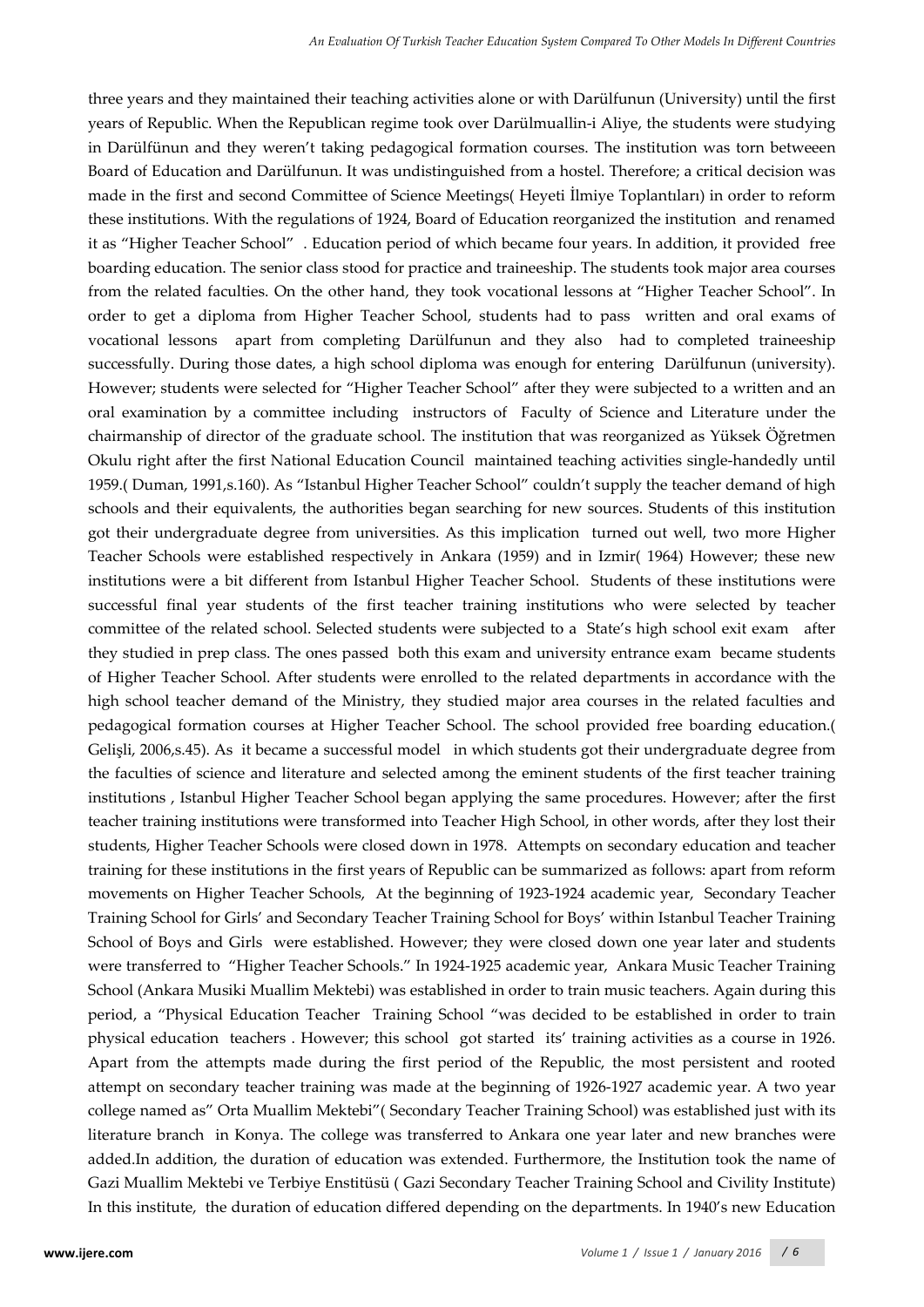Institutes were added with the establishment of new institutions in Balıkesir, İstanbul, Bursa and Izmir.( Duman,2002,ss.127-132). With the generalization of secondary schools across the country, Education Institutes increased in number. Their numbers reached 10-18 respectively in 1960's-1970's. The duration of education had been three years for all departments of Education Institutes. However; in 1978-1979 academic year, they were renamed as "Higher Teacher School" and their duration was extended to 4 years. These Schools were renamed as "Faculty of Education" and transferred to universities in 1982. Education Institutes, graduates of which worked as a high school teacher but actually trained secondary school teachers were one of the significant institutions of Turkish Teacher Training History. The structure of these institutions and the conditions led them to be eminent will be analyzed in the following lines. All of these institutions provided boarding education in their first years. Students who were distinguished graduates of "First Teacher Training Institute", high school graduates or worked as a primary school teacher for a length of time were selected with an examination. Students were subjected to two separate exams as selection examination and entrance examination. Selection exams were written exams held in centers. On the other hand; Entrance exams were held in institutes and they varied as written, oral or practical tests depending on the departments. These exams tested not only knowledge and skills but also personality traits of a teacher. Furthermore, in order to take these exams, students must be presented as candidates by teacher committees and teachers must be presented as candidates by Directorates of National Education. The article 9 of Education Institute Regulations of 1995 puts this matter as follows: " During the selection process of candidates for high schools or teacher training institutes by teacher committees or Directorates of National Education, following items should be evaluated: the success of candidates during their secondary, high school or vocational high school education, their temperance, patience, compassion for children, interest levels of teaching and to others, talent of speaking, moral knowledge, national feelings, physical and emotional health, in the event of suspending his/her education, the occupation that he/she was engaged in.( Duman,1991,ss.163-167). In the following years, these institutions began accepting day students and even various day schools were established. In this institutions where teaching staff were selected meticulously, professional ideals and virtue of being a teacher were engrained in the heart of each teacher candidate.They gave the utmost importance to Professional teaching knowledge lessons and teaching practice. Actually most of these institutions had a "Practice School". Especially in the years when there were limited numbers of Institutes, they had distinguished teaching staff. In addition to lessons, social activities also took place in the curriculum. Moreover; one of the institutions aim was to instill patriotism, nationalism and the love of being a teacher. In this respect, following statements of Board of Education and Discipline dated 10.26.1957 numbered 236 have importance. "Teacher is the most important personnel of Education Institutes. He/She prepares students for the world of work by considering their future career during the lesson, practices and other educational activities. Teacher candidates have had love and excitement of being a teacher since their first year. This love and excitement can be gained through conferences, discussions, tours and interactions with the other institutes and secondary schools" In 1970's, while the education institutes were increasing in number, the quality of teachers and students couldn't be maintained. Each government accepted students and teaching staff in accordance with its political view. Anarchist movements of the time affected these institutions. Duration of these institutions was extended to 4 years in 1978 and they were restructured as " Higher Teacher School" . In order to enroll these institutions, students were subjected to a standardized test by OSYM ( Student Selection and Examination Center). However; the problems couldn't be resolved. As it is mentioned above, these institutions were devolved on universities in order to have more autonomous and academic structure.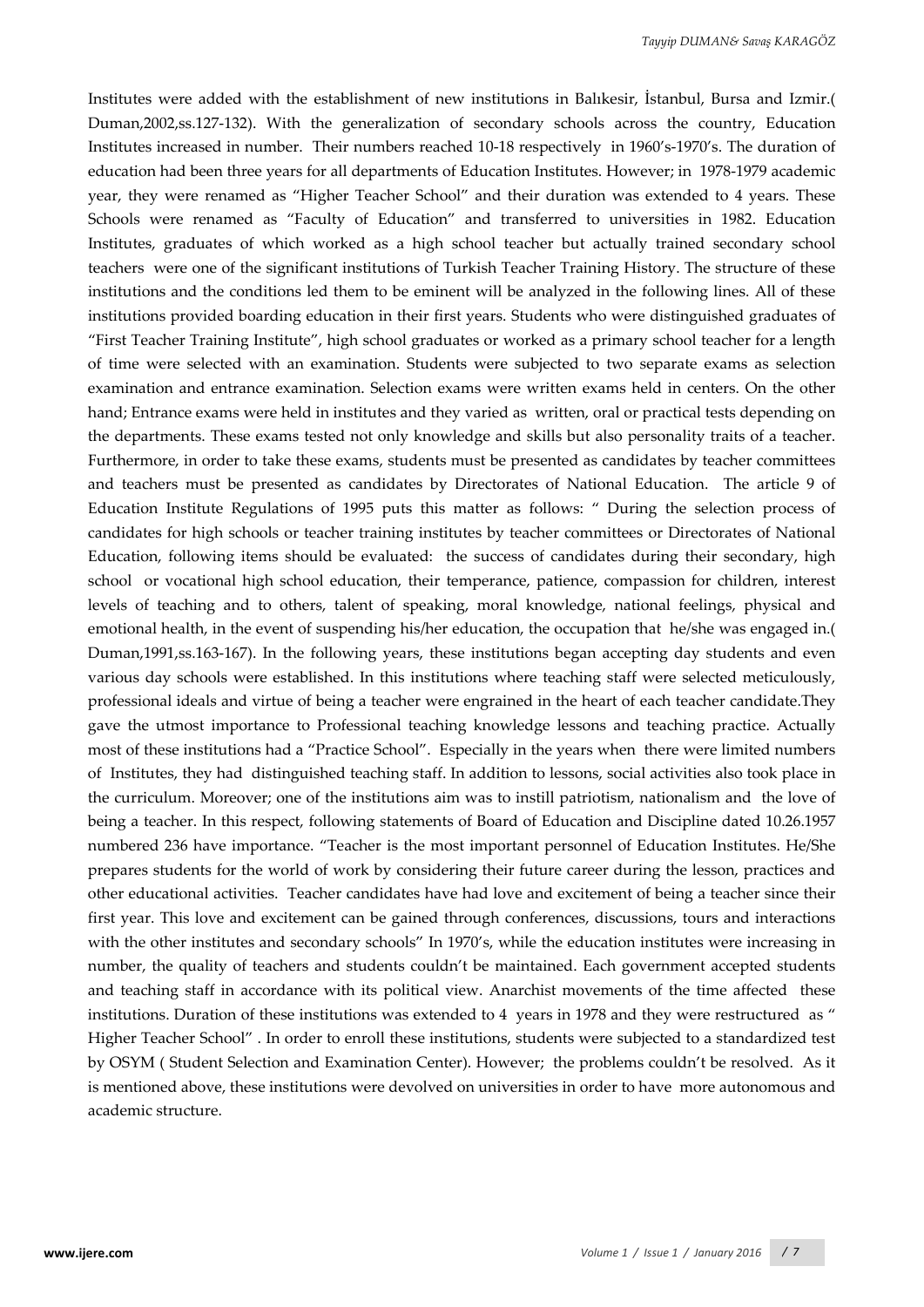#### **Secondary Vocational and Technical School Teacher Training**

Vocational and Technical Education that hadn't been included in the education system and education policy of Pre-Republican Period became an important issue for Republican governments. They were primarily included into the system in order to be re-established and developed . With this aim, International experts were invited to Turkey. By benefiting from their knowledge, a National Vocational and Technical Education System was tried to be established and generalized. Teacher shortage was one of the problems of these institutions. In order to train teachers for these institutions, Students were sent to Europe and Teachers were brought from abroad. However; they were temporary precautions. Finally, in order to train vocational teachers for "Girls' Institutes( Kız Enstitüleri) and Evening Girls' Art School (Akşam Kız Sanat Okulu), " Vocational Teacher School for Girls" (Kız Meslek Öğretmen Okulu) was established in Ankara in 1934-1935 academic year. On the other hand, in 1937-1938 academic year, , "Vocational Teacher School for Boys" (Erkek Meslek Öğretmen Okulu) was established in Ankara in order to train vocational teachers for "Boys' Art School" (Erkek Sanat Okulları). In 1946, in accordance with the Third National Education Council (Üçüncü Milli Eğitim Şurası), duration of these schools were extended to four years from three years and they were renamed as " Technical Teacher School for Girls"(Kız Teknik Öğretmen Okulu) and "Technical Teacher School for Boys"(Erkek Teknik Öğretmen Okulu). In accordance with the Seventh National Education Council (7.Milli Eğitim Şurası), these institutions were renamed as "Technical Higher Teacher School for Girls" (Kız Teknik Yüksek Öğretmen Okulu) and "Technical Higher Teacher School for Boys" (Erkek Teknik Yüksek Öğretmen Okulu) in 1962. A new institution was established in mid-1950. In 1955- 1956 academic year, 3 year " Commerce Teacher School (Ticaret Öğretmen Okulu) was established in order to train vocational teachers for "Commerce High Schools". In 1962, duration of this school was extended to four years and it was renamed as" Commerce and Tourism Higher Teacher School"( Ticaret ve Turizm Yüksek Öğretmen Okulu).( Duman, 1991,s.75) These teacher training schools were subjected to Ministry of National Education and they were all boarding schools. Students' of these institutions were selected with an examination. Graduates of Girls' Institutes( Girls' Vocational School) were selected for " Technical Higher Teacher School for Girls"(Kız Teknik Yüksek Öğretmen Okulu). Graduates of Art Institute(Industrial Vocational High School) were selected for " Technical Higher Teacher School for Boys" (Erkek Teknik Yüksek Öğretmen Okulu). Graduates of Commerce High School were selected for "Commerce and Tourism Higher Teacher School". Students must be presented as candidates in order to take the selection exam. The procedures were the same with the Education Institutes. As these institutions were separate, they didn't end up like "Education Institutes". They maintained their educational activities successfully by teaching field and vocational knowledge, instilling love of being a teacher with its' distinguished teaching staff and distinguished students until they were subjected to universities. In 1982, "Technical Higher Teacher School for Girls" was restructured as "Faculty of Vocational Education"(Mesleki Eğitim Fakültesi )and subjected to Gazi University. On the other hand, "Commerce and Tourism Higher Teacher School" was included in the same faculty with the name of "Department of Commerce and Tourism Education" (Ticaret ve Turizm Eğitimi Bölümü). At the same date, " Higher Teacher Schools for Boys" were renamed as "Technical Higher Teacher School" and reached two after one more was established in Istanbul. Then, they were restructured with the name of "Faculty of Technical Education"( Teknik Eğitim Fakültesi )and subjected to the related faculties.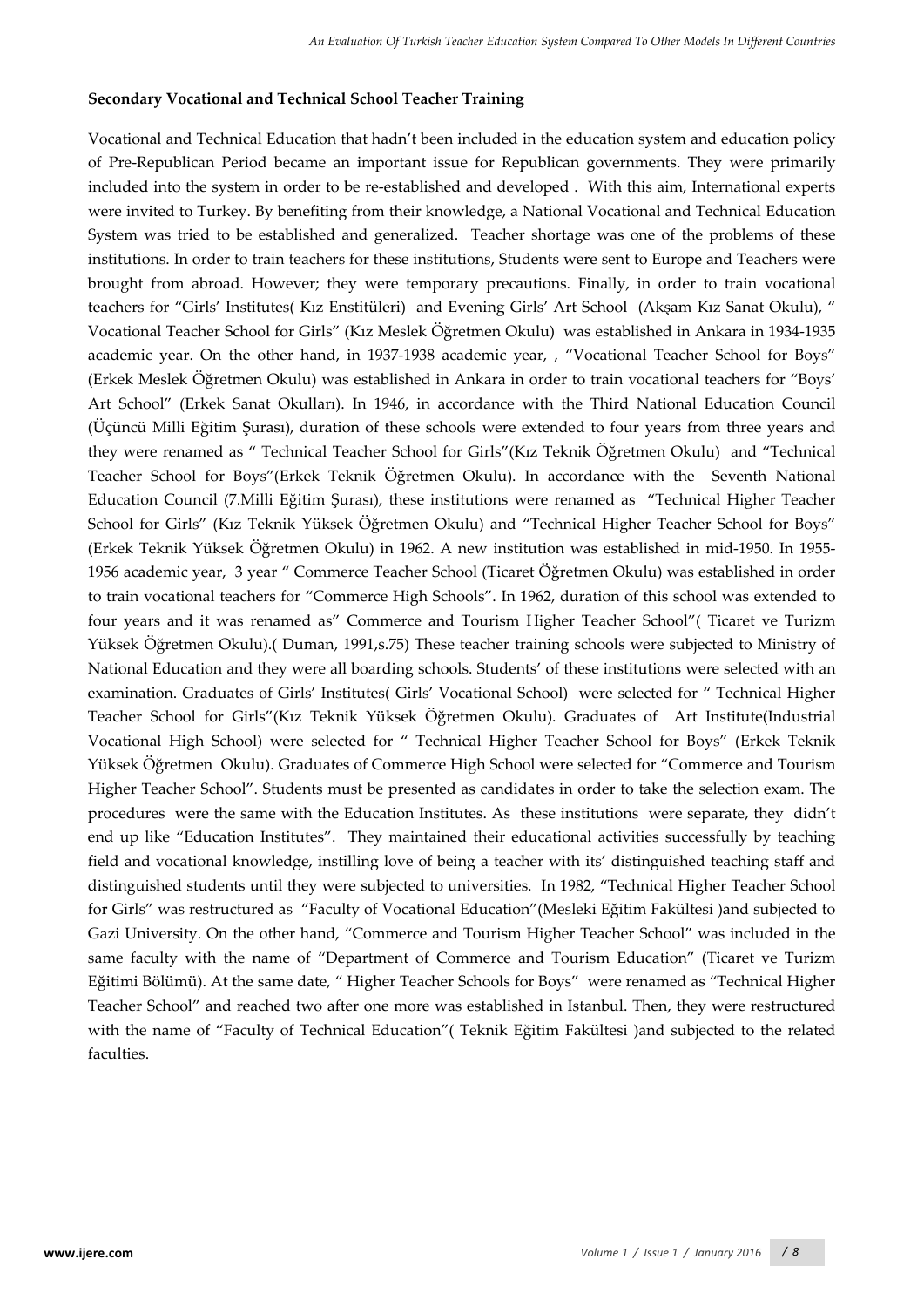## **Developments and Problems occurred After Teacher Training Instutitions were devolved on Universities.(1982-2015)**

At the beginning of 1980's some significant decisions were made and performed in Turkish higher education system and teacher education. In 1981, In accordance with the new Higher Education Law( No. 2547) principles related to the organization, functioning, duties, authority, and responsibilities of all higher education institutions and their governing bodies except institutions of higher education of the Turkish Armed Forces and Security Organization that differed in establishment, structure and functioning were established in connection with education, research, publication, teaching staff, students and other personnel of institutions of higher education. In 1982, with the acceptance of the law no 41 Decree Law, all higher education institutions of Ministry of National Education conducting teacher education was left to the universities. In this way the matter of teacher training has been retrieved a new constitution, status and functioning. With this new system, Education Institutes, which had trained teachers for primary schools, were renamed Education Higher Schools, Higher Teacher Training Schools, which had trained teachers for general and vocational secondary schools, were renamed Faculty of Education, Girls' Technical Higher Teacher Training Schools, Commerce-Tourism Higher Teacher Training Schools and Industrial Arts Higher Teacher Training Schools were renamed Faculty of Vocational Education, Technical Higher Teacher Training Schools were renamed Faculty of Technical Education, by these new names they restructured. After teacher education was totally left to universities, there has been various noticeable developments on this topic. Education duration of two-year period of Education Higher Schools were extended to four year period since 1989-90 academic year. With the law no 3837 that was enacted on July the 3rd, 1992, the Education Higher Schools were renamed Faculty of Education and duration of all teachers' pre-service education was extended to undergraduate level. In accordance with the above said law, Commerce-Tourism Education department existing within the Faculty of Vocational Education was transformed to Faculty of Commerce-Tourism Education, Technology education was transformed to Faculty of Industrial Arts Education, Girls' Arts Education Higher School as a department of Faculty of Vocational Education was transformed to Faculty of General Vocational Education and lastly Konya Selcuk University Girls' Arts Education Higher School was transformed to Faculty of Vocational Education. In the new teacher education system, another structural change was occurred in accordance with Higher Education Executive Board's decision dated 11/4/1997 and numbered 97.99.2761, which was made for performing from 1998-1999 academic year. With this decision, faculty of education was restructured. While all teacher education departments( pre-school, primary and secondary school teacher education) except vocational-technical education were brought together under restructured departments at Faculty of Education, duration of secondary school teacher education for the fields of science, math and social sciences was extended to graduate level by adding 1.5 years to 3.5. The duration of pedagogical formation education for graduates of faculty of science and literature was determined as 1.5 years.

#### **Teacher Education Models and Practices in Different Countries**

Present teacher education in Turkey as a selective and meticulous country in choosing students and instructors for teacher training institutes and in training and appointing teacher candidates in the past and as a country that has a rooted and substantial experience in teacher training is as mentioned above. So what about the other countries? Which models are applied for teacher education in America and EU member states? In order to evaluate teacher education in Turkey, teacher education models of these countries will be briefly analyzed. Teacher education in these countries can be summarized as four different models.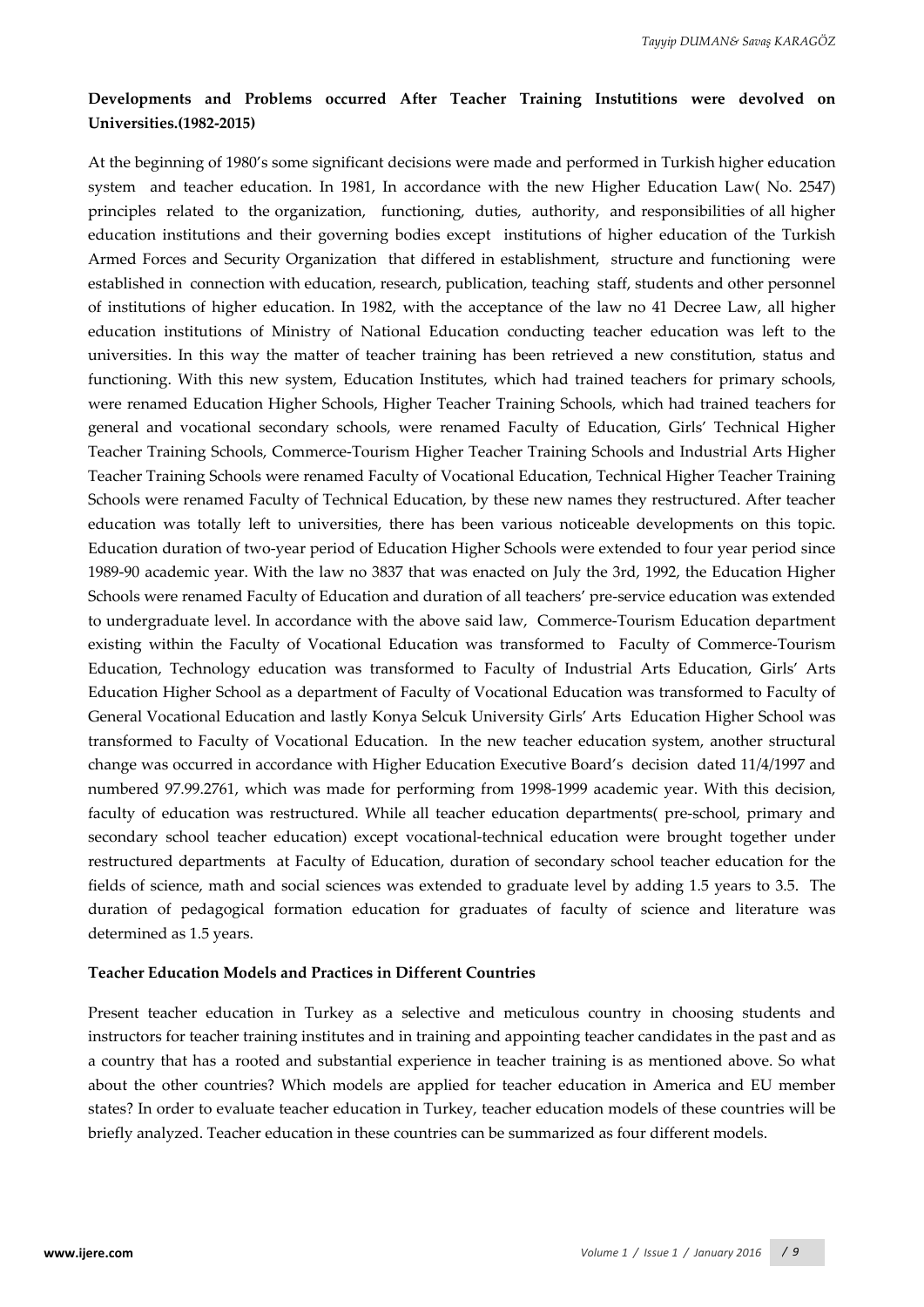### MODEL 1

Educational Field+ Professional Teaching Knowledge Lessons+ Teaching Practices (including general and compulsory lessons)

In this model, teacher candidates take all lessons from the same institution. While for the first two years lessons relating to educational field are mainly given, for the last years lessons are turned into professional disciplines. Professional teaching knowledge lessons and practices are mainly given in third and fourth years.

### MODEL 2

Undergraduate education+ teaching knowledge+ Teaching Practices (including general and compulsory lessons)

In this model, teacher candidates enroll in faculty of science and literature. They take lessons relating to their educational field from their faculties. However, lessons relating to teaching knowledge and practices are given in related faculties and departments in parallel with their undergraduate education.

#### MODEL 3

Undergraduate Education+ Teaching Knowledge and Practice

In this model, Graduates who have completed their undergraduate education in an educational field are given teaching certificate in two or four academic terms.

#### MODEL 4

In this model, students enroll in Faculty of Education. In their freshman year, general compulsory lessons are given to the students and they are also responsible for classroom observation that have certain credits and is practiced in diverse school settings. At the beginning of the second year, Teacher candidates make their decisions about school levels at which they aim to teach. Second term of the third year is dedicated to teaching practices. While students take their credit courses relating to their educational fields from Faculty of Science and Literature or other related faculties, they take teaching knowledge courses from Faculty of Education. In the fourth year, students are given additional courses relating to their educational fields and problems occurring in practices are discussed. Moreover, every student is assigned to deliver a written analysis in teaching-learning field.( Duman,1995,ss.40-48). When aforesaid teacher education models of different countries are examined in terms of key elements and key processes, it is clearly seen that these countries are still so selective and meticulous in selecting, training, assessing students and in appointing graduates as it was meticulously performed in Turkey before 1982.

### Selecting Students

Teacher training programs are organized as teacher education programs or teacher education courses. These programs are applied in institutions such as faculty of education, teachers college, institute of education and higher teacher education school. These programs include major area courses, pedagogical formation lessons, general culture lessons and teaching practices. Essential elements of these programs are course subjects, homeworks, seminars and theses related to subjects.

Assessing Students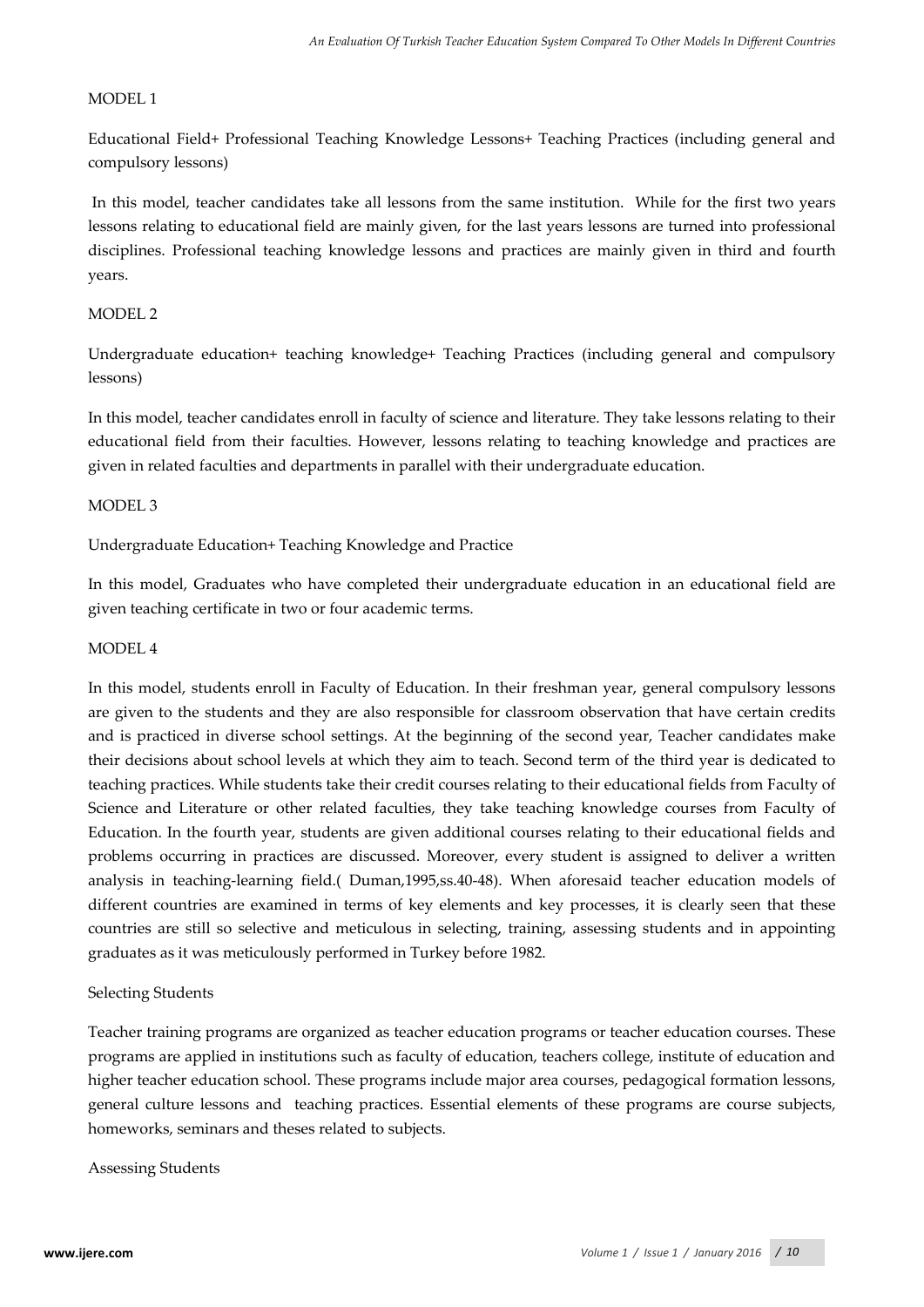Assessment begins with selecting process and it continues in training and appointing processes. In general assessment of teacher candidates, some measures are used like graduation thesis, student counselors' and supervisors' reports, self-assessment of teacher candidates, their performances of joining discussions, observance of professional principles and norms as well as students' success.

#### Appointing Graduates

Having a graduate diploma of teaching or a certificate of teaching don't ensure appointing as a teacher throughout the world. The appointing process starts with an announcement of vacancy .Then it continues with the announcement of application requirements and required qualifications. Application documents are assessed and in case of need, candidates are subjected to an interview or an exam. Moreover, candidates are asked for additional information or documents and they are evaluated in terms of experience and reference when required. Candidates are appointed for a period of one or two years in most of the EU member states. Teacher candidates are evaluated in terms of their teaching performance and efforts they make to improve themselves. Therefore; some activities have vital importance during the process like following professional publications and events relating to field at university, assisting to and cooperating with school management, preparing reports or giving seminars.

#### **Evaluation of Turkish Teacher Education System Compared to Other Models in Different Countries**

When Turkey's teacher education system is subjected to a general evaluation from the establishment of the first teacher training institute to date, it is clearly seen that teachers have been regarded as keys to reaching the goals of educational reforms and the institutes have aimed to nurture well-educated teachers who have the required qualifications of the new education system by taking the country's needs into consideration. Especially in the Republican Period, teachers were attributed the responsibility of raising the next generations who would glorify and keep Turkish Republic alive. In addition, with the establishment of Village Teacher Institutions and Village Institutes, the aim was to nurture teachers who had the required qualifications to educate village where the most of the population lived, villagers and their children in every respect and to play a role in society's enlightenment and development. In the following years, various important changes were brought in requirements to be a teacher and structure, status and curriculum of teacher training institutes by considering changing and developing socioeconomic circumstances of the country and contemporary pedagogy approaches. These changes had positive effects in general. Since 1982, in Turkey, teachers have been training in 4-year faculty programmes and in master's degree level at university , like in America and EU member states. Before 1982, Turkey applied similar standards and principles that are used in selecting, training, assessing and appointing students in other countries at the present time. In Turkey, Teacher Candidates were trained in Initial Teacher Training Institutions, Village institutes, Institutes of Education and Higher Teacher Education Institutions where students and teachers were selected meticulously and teachers were trained and appointed by providing professional ideals and virtue. In parallel with the developments in the World, teacher training institutions were devolved on universities. In addition, duration of all teachers' pre-service education was extended to undergraduate level and duration of some secondary education teacher training programs was extended to graduate level. Although teacher training got an academic structure and status thanks to the devolvement to universities, Contrary to expectations and things to do, Turkish teacher education system started to concentrate largely on number of the teachers, Instead of concentrating on qualification and professional practice of selected instructors and students, which was performed meticulously in the previous years when turkey was in need of more teachers. In the new system, a large number of Faculties of Education was established without considering the teacher need of the Ministry of Education, the number and qualification of instructors and equipment. Faculty of Vocational and Technical Education that trained teachers for secondary vocational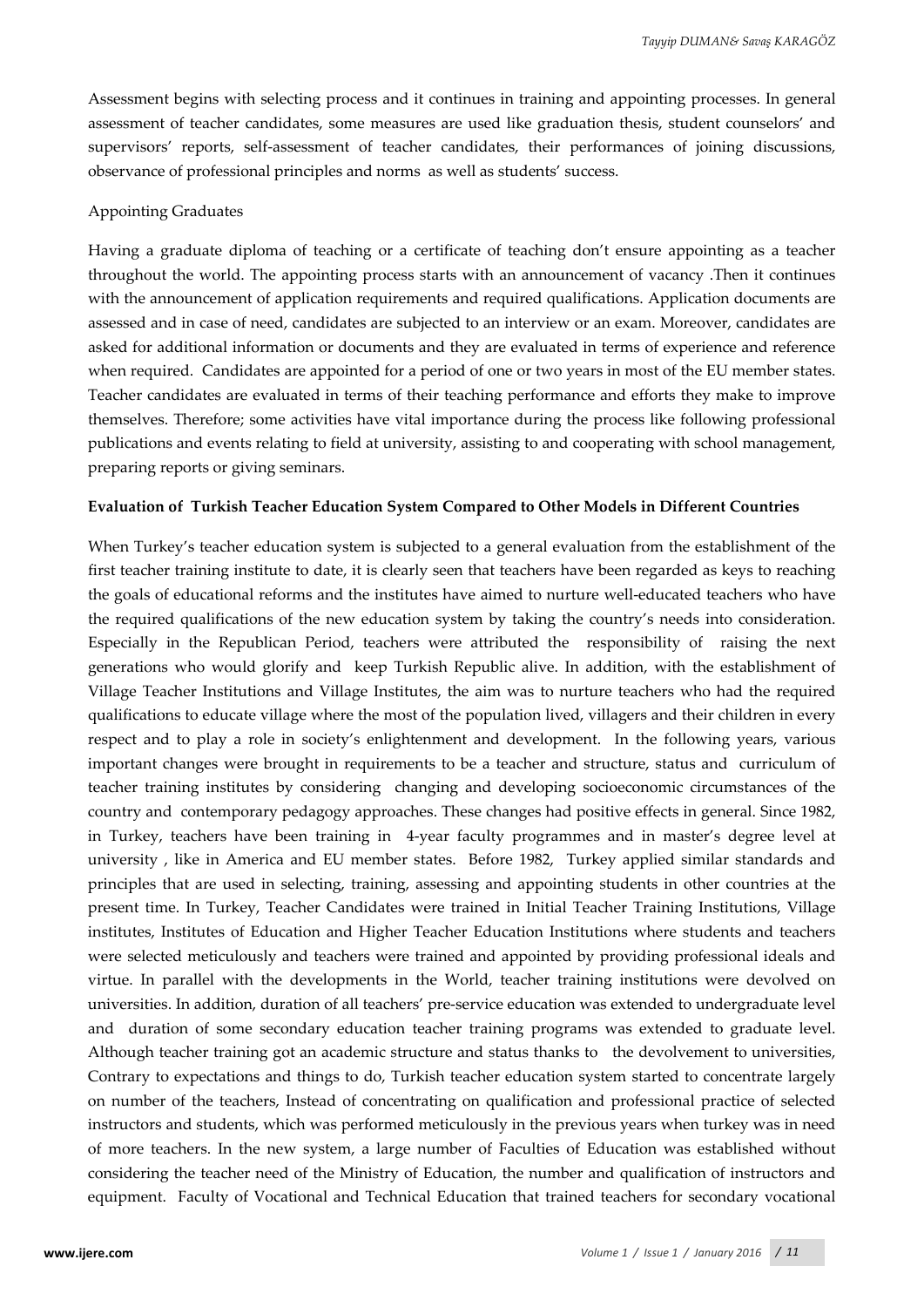and technical education institutions was closed. On the other hand, duration of pedagogical formation education was reduced gradually to one year and to 3.5 month and generalized. As a result, teaching has become a certificated profession that everyone who has a bachelor's degree can do.

#### **Conclusion and Recommendations**

Recently, Turkey with a well-established tradition of education and rich experiences in teacher training within this tradition have been pursuing teacher training policies that depend largely on quantity instead of quality. While this approach affects the quality of teachers in a negative way, it also decreases the prestige of the job as a result of growing numbers of teachers waiting for appointment and a common idea of being a teacher with a three month course. As the education system is one of the most critical factors for the development of a country and teachers are the most critical parts of this system, Turkey needs to review its teacher training policies by taking lessons from past experiences. In these new teacher training policies, Turkey is supposed to train highly qualified teachers by managing supply and demand. In addition, implications reducing the quality need to be removed from the training process. To conclude, in selecting new students, future demand for teachers and employment planning should be taken into consideration. In addition, after accrediting existing Education Faculties, students' admission should be terminated for under qualified faculties.

#### **References**

- Akyüz, Y. (1990). Darülmuallimin'in ilk nizamnamesi (1851), önemi ve Ahmet Cevdet Paşa. *Milli Eğitim*, Sayı: 95, Mart 1990, ss.3-20.
- Akyüz, Y. (2012). *Türk eğitim tarihi M.Ö. 1000* M.S. 2012. (23. Baskı).Ankara: Pegem Akademi.
- Duman, T. (1991). *Türkiye'de ortaöğretime öğretmen yetiştirme* (Tarihi Gelişimi), İstanbul: Milli Eğitim Basımevi.
- Duman, T. (1995). *Öğretmen yetiştirmede modeler. M*illi eğitimin temel esasları ve hedefleri açısından öğretmenlik mesleği (Tebliğler). Ankara: Türk Yurdu. Türk Yurdu Yayınları No 20. ss.40-48.
- Duman, T. (1998). Cumhuriyetimizin 75. yılında öğretmen yetiştirme sistemimiz ve sorunları. *Milli Eğitim*. Sayı 139, ss.36-43.
- Duman, T. (1999). Osmanlıda öğretmen yetiştirme sistemi. *Osmanlı Dergisi*, Cilt 5, (S. 14), ss.306-315.
- Duman, T. (1999). Türkiye'de eğitim reformlari açısından öğretmen yetiştirme sorunu. *Erdem.* Cilt 12, (S.34), ss. 91-107.
- Duman, T. (2002). Gazi muallim mektebi ve terbiye enstitüsü.*Türk Yurdu*. Cilt 22, (S. 176), ss.127-132.
- Duman, T. (2012). *Öğretmen yetiştirme alanındaki uygulamalar ve gelişmeler*, (Eğitim Bilimine Giriş Ed. Ç. Özdemir), Ankara: Pegem Akademi.
- Duman, T. H. Dilaver. (1996). İstanbul'da açılan İlk darülmuallimin kuruluş amacı müdürü ve hocalarının nitelikleri. tayin ve maaşları", *Erdem*. Cilt 9, (S. 26), ss. 651-662.
- Ergün, M. (1982). Atatürk devri türk eğitimi. Ankara: *A.Ü. Dil ve Tarih Coğrafya Fakültesi Yayınları*, No:35.
- Ergün, M. (1996). *II. Meşrutiyet devrinde eğitim hareketleri* (1908-1914), Ankara: Ocak Yayınları, ss. 314-316.